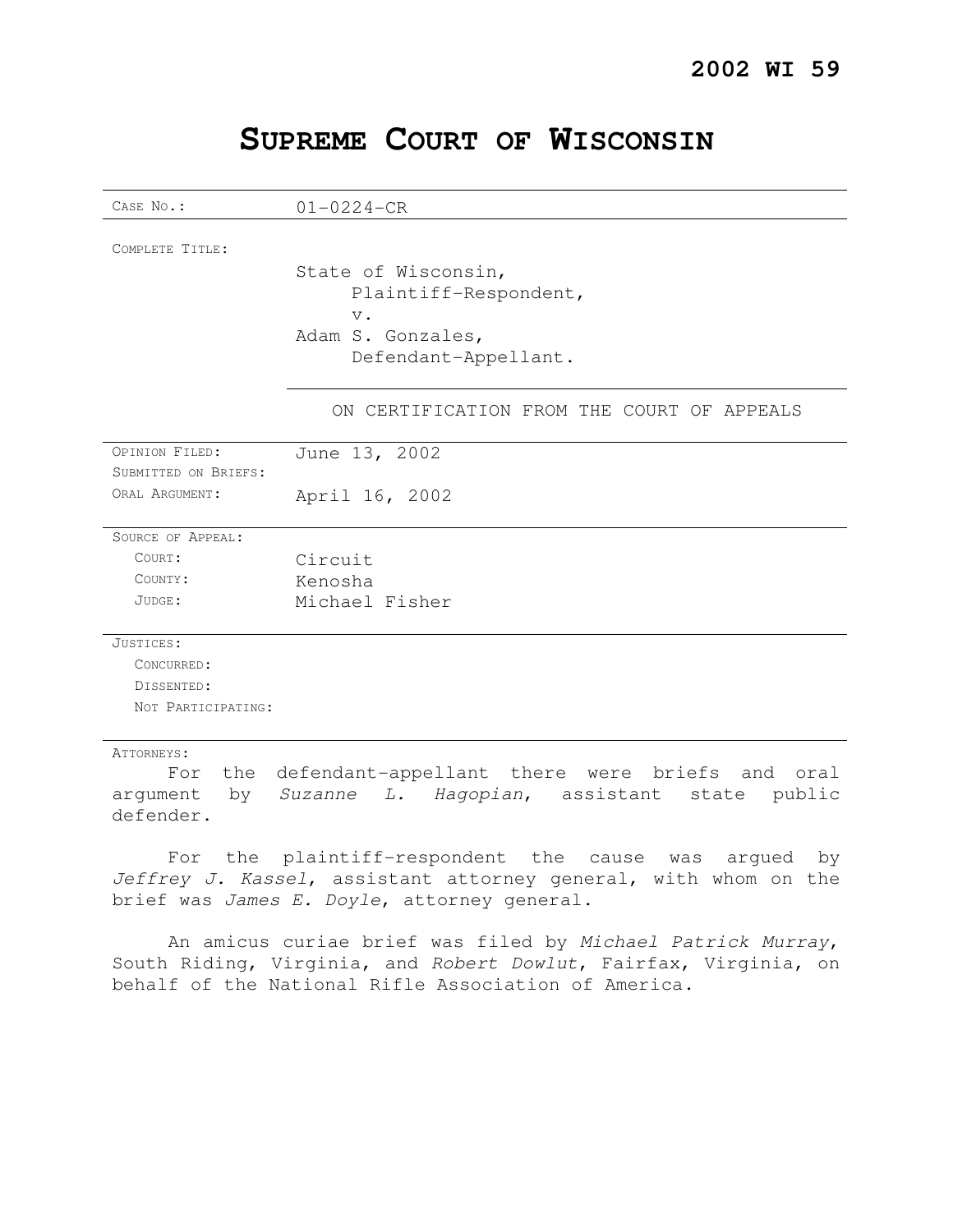## **2002 WI 59**

NOTICE

**This opinion is subject to further editing and modification. The final version will appear in the bound volume of the official reports.** 

No. 01-0224-CR (L.C. No. 98 CF 1114)

STATE OF WISCONSIN  $\cdot$   $\cdot$  in supreme court

**State of Wisconsin,** 

 **Plaintiff-Respondent,** 

 **v.** 

 $\overline{a}$ 

**Adam S. Gonzales,** 

 **Defendant-Appellant.** 

JUN 13, 2002

Cornelia G. Clark Clerk of Supreme Court

APPEAL from a judgment and an order of the Circuit Court for Kenosha County, Michael S. Fisher, Judge. Affirmed.

¶1 SHIRLEY S. ABRAHAMSON, CHIEF JUSTICE. This case comes before this court on certification by the court of appeals pursuant to Wis. Stat. (Rule)  $\text{\$ } 809.61$  (1999-2000).<sup>1</sup> The Circuit Court for Kenosha County, Michael S. Fisher, Judge, entered a judgment of conviction and an order denying the post-conviction motion of Adam S. Gonzales, the defendant. The defendant sought to vacate his conviction for going armed with a concealed and dangerous weapon in violation of Wis. Stat. § 941.23. The

## **FILED**

 $1$  All subsequent references to the Wisconsin Statutes are to the 1999-2000 version, unless otherwise indicated.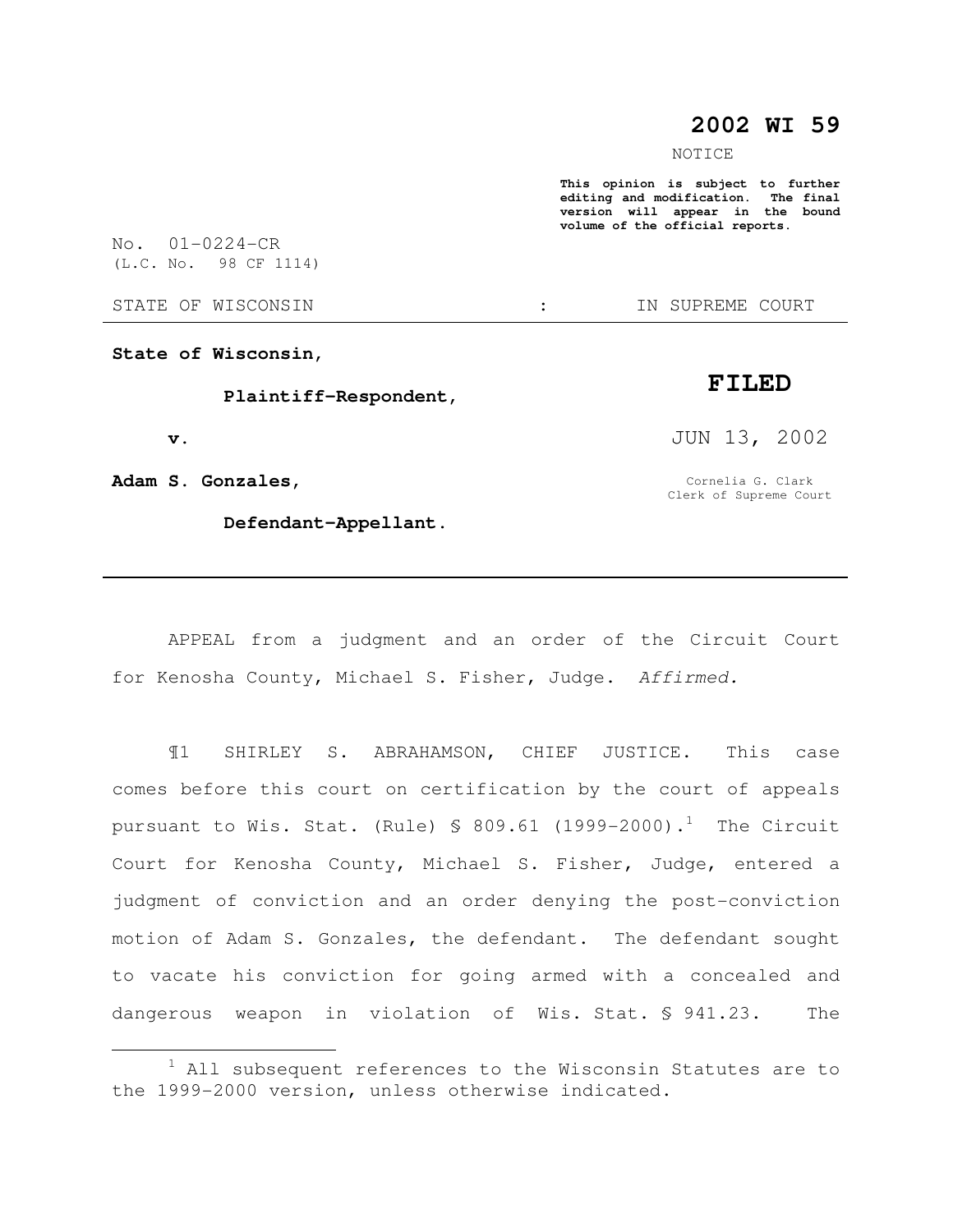defendant's sole ground for challenging his conviction was that § 941.23 is unconstitutional. He asserts that § 941.23 is incompatible with Article I, Section 25 of the Wisconsin Constitution, which creates a right to keep and bear arms. The circuit court rejected the defendant's argument.

¶2 We do not address whether Wis. Stat. § 941.23 is rendered unconstitutional by Article I, Section 25. We conclude that Article I, Section 25 was not in effect on the day on which the defendant violated § 941.23. Accordingly, we further conclude that the defendant's sole defense to his conviction, namely, the unconstitutionality of § 941.23, fails. We therefore affirm the judgment of conviction and the order of the circuit court.

I

¶3 Following a jury trial, the defendant was convicted of disorderly conduct in violation of Wis. Stat. § 947.01 and carrying a concealed weapon in violation of § 941.23. Section 941.23 provides: "Any person except a peace officer who goes armed with a concealed and dangerous weapon is guilty of a Class A misdemeanor." The circuit court then sentenced the defendant as a repeater to thirty months for the disorderly conduct charge and twenty-four months for the concealed weapon charge, the sentences to be served consecutively.

¶4 For the purposes of this appeal, the facts are not in dispute. On November 6, 1998, the defendant, Adam Gonzales, created a disturbance at the apartment building in which he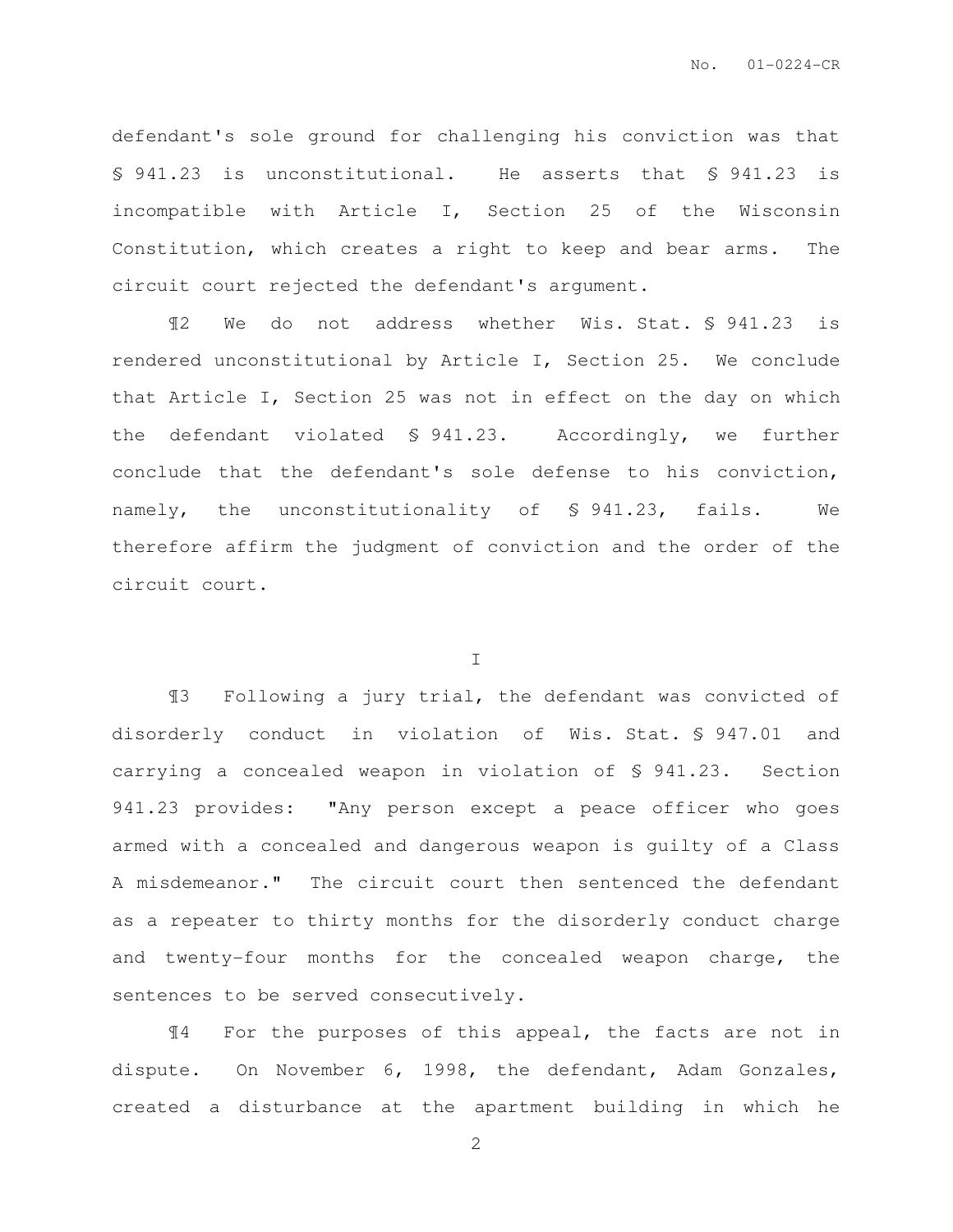lived, and he was arrested. The arresting officer patted down the defendant and found a gun magazine in the defendant's pants pocket and found a gun in the pocket of a black leather jacket that the defendant had been wearing during the disturbance.

¶5 The defendant filed a post-conviction motion, seeking to vacate his conviction for carrying a concealed weapon. He argued that Wis. Stat. § 941.23, Wisconsin's concealed weapon law, was unconstitutional on its face and unconstitutional as applied to him as a result of the adoption of Article I, Section 25 of the Wisconsin Constitution. Article I, Section 25 provides in its entirety as follows: "The people have the right to keep and bear arms for security, defense, hunting, recreation or any other lawful purpose."

¶6 The circuit court denied the post-conviction motion. The defendant appealed the order, and the court of appeals certified to this court the question of whether the prohibition against going armed with a concealed and dangerous weapon as set forth in § 941.23 is unconstitutional in light of Article I, Section 25. This court granted the certification.

#### II

¶7 During oral argument in the present case, the question arose whether Article I, Section 25 was in effect on November 6, 1998, when the defendant committed the offense of going armed with a concealed and dangerous weapon in violation of Wis. Stat. § 941.23. The constitutional amendment was on the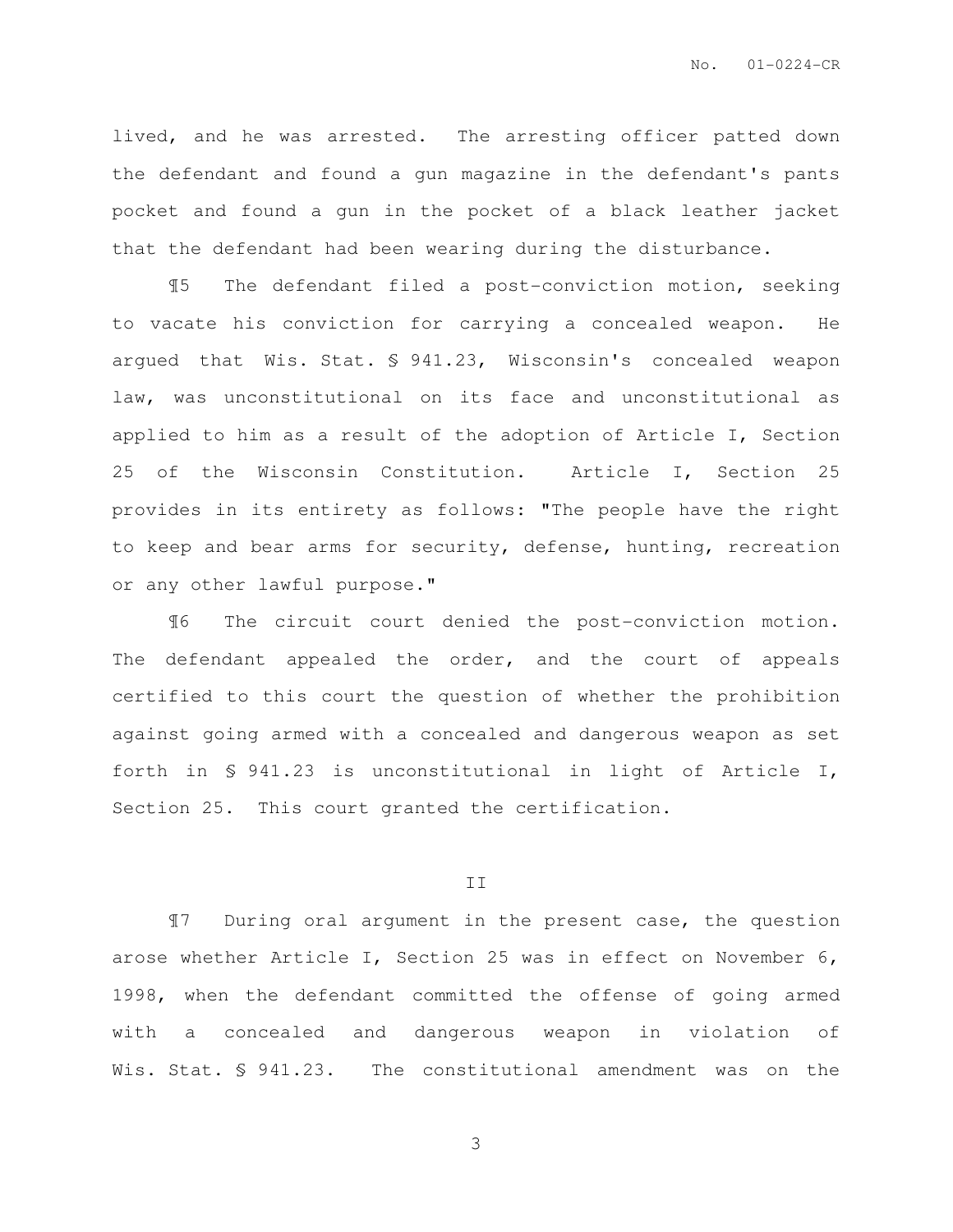ballot in the general election on November 3, 1998, and was ratified that day by 74 percent of the vote cast.

¶8 On November 30, 1998, pursuant to Wis. Stat. § 7.70(3)(h), the chairperson of the State Elections Board determined and certified that the proposed constitutional amendment was approved by a majority of the electors voting thereon.

¶9 The court ordered supplemental briefs to address two issues: (1) when did the 1998 constitutional amendment adopting Article I, Section 25 become effective, and (2) in making that decision, what is the importance of Wis. Stat. § 7.70(3)(h), which describes the effective date of a constitutional amendment?

¶10 The present case poses questions involving interpretation of the state constitution and a state statute. These are questions of law that this court determines independent of the circuit court but benefiting from its analysis.

#### III

¶11 We first examine Article I, Section 25. This constitutional amendment states in its entirety:

The people have the right to keep and bear arms for security, defense, hunting, recreation or any other lawful purpose.

The legislative records regarding Article I, Section 25 are silent about its effective date.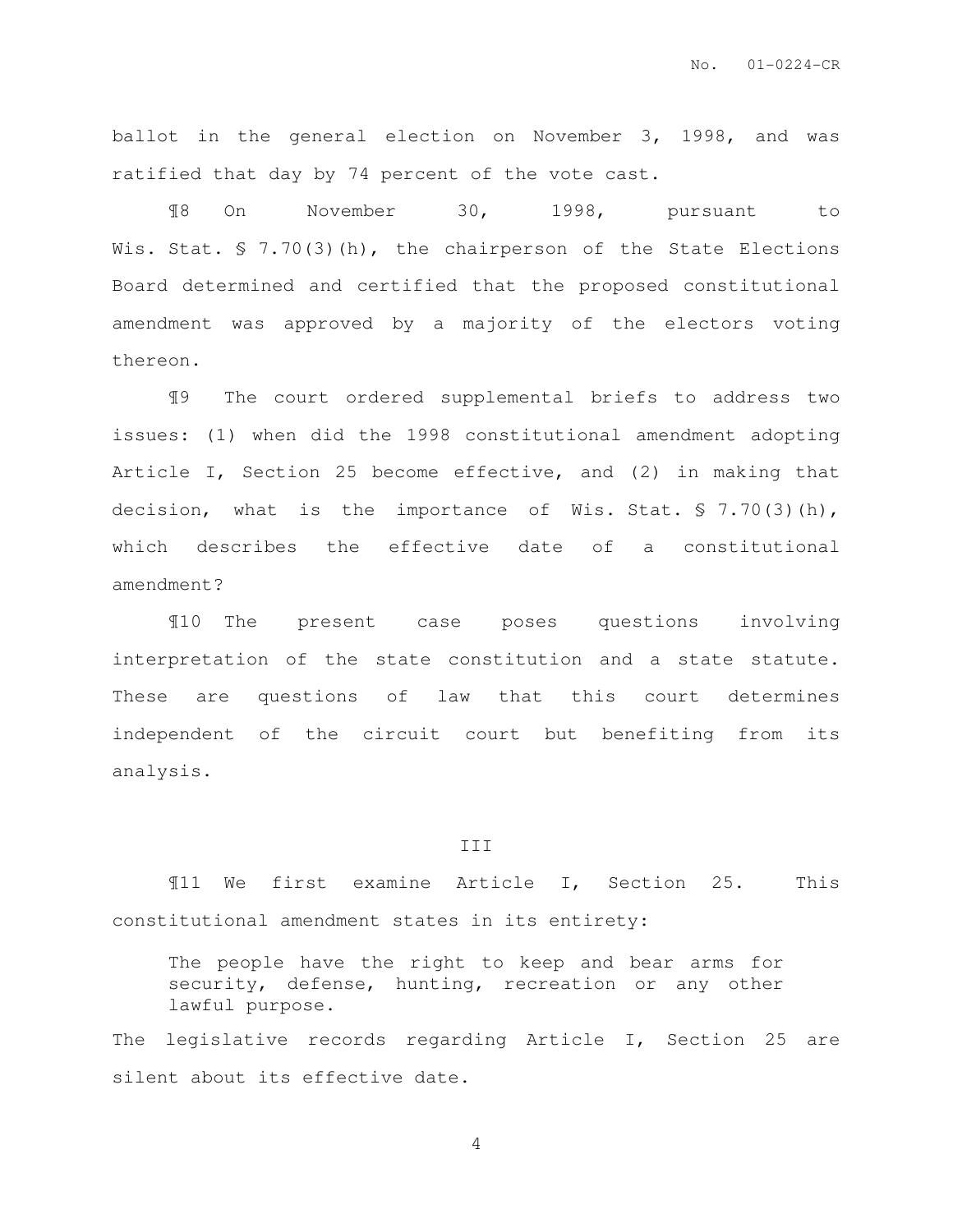¶12 Article XII, Section 1 of the Wisconsin Constitution, governing the adoption of constitutional amendments, is silent about the effective date of a constitutional amendment. Article XII, Section 1 merely states in pertinent part that if the people ratify an amendment, it shall become part of the constitution:

[I]f the people shall approve and ratify such amendment . . . by a majority of the electors voting thereon, such amendment . . . shall become part of the constitution.

¶13 Wisconsin Stat. § 7.70(3)(h) sets forth the effective date of a constitutional amendment as the "time the chairperson of the [State Elections Board] or the chairperson's designee certifies that the amendment  $\cdot$  . is approved."<sup>2</sup> Section 7.70(3)(a) provides that the chairperson of the State Elections Board shall publicly canvass the returns and make his or her certifications and determinations on or before the first day of December following a general election.<sup>3</sup>

 $2$  Section 7.70(3)(h) provides in relevant part:

Whenever a constitutional amendment or other statewide validating or ratifying referendum question which is approved by the people does not expressly state the date of effectiveness, it shall become effective at the time the chairperson of the board or the chairperson's designee certifies that the amendment or referendum question is approved.

 $3$  Section 7.70(3)(a) provides:

 $\overline{a}$ 

The chairperson of the board or a designee of the chairperson appointed by the chairperson to canvass a specific election shall publicly canvass the returns and make his or her certifications and determinations on or before the 2nd Tuesday following a spring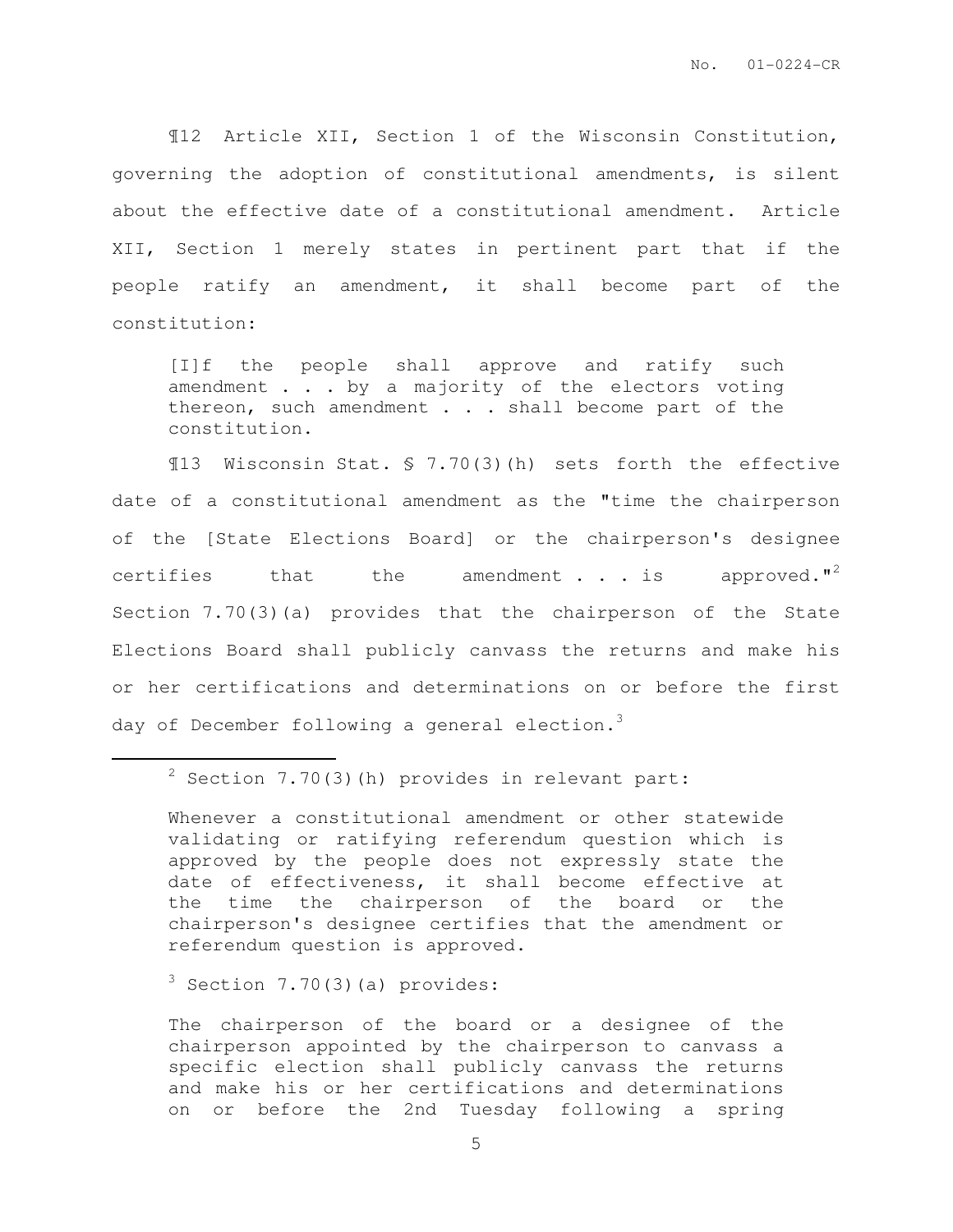¶14 Although statewide canvassing relating to constitutional amendments has existed since statehood,  $4$  the language in Wis. Stat. § 7.70(3)(h) governing the effective date of a constitutional amendment was not adopted until 1955.<sup>5</sup> The drafting file of § 7.70(3)(h) does not explain the reason for the adoption of this provision. $6$ 

¶15 The State argues that pursuant to Wis. Stat. § 7.70(3)(h), Article I, Section 25 became effective when the chairperson canvassed and certified the election on November 30, 1998. The State reasons that  $$7.70(3)(h)$  is a valid statute that provides an effective date for constitutional amendments that do not expressly state the date of effectiveness.

¶16 In contrast, the defendant argues that the Wisconsin Constitution does not grant the legislature authority to enact Wis. Stat. § 7.70(3)(h) and to delay the effectiveness of a constitutional amendment when a proposed amendment is silent

primary, the 15th day of May following a spring election, the 4th Tuesday in September following a September primary, the first day of December following a general election, the 2nd Thursday following a special primary, or within 18 days after any special election.

 $4$  See Wis. Rev. Stat. Ch. 6, SS 82, 83 (1849).

 $\overline{a}$ 

 $5$  Ch. 384, Laws of 1955. When enacted in 1955, the language appeared in Wis. Stat. § 6.10(1) (1955-57). When the election laws were rewritten in 1965, the language was moved to  $$7.70(3)(q)$ , Wis. Stat. (1965-66).

 $6$  Legislative Reference Bureau Drafting File to ch. 384, Laws of 1955, LRB-2178.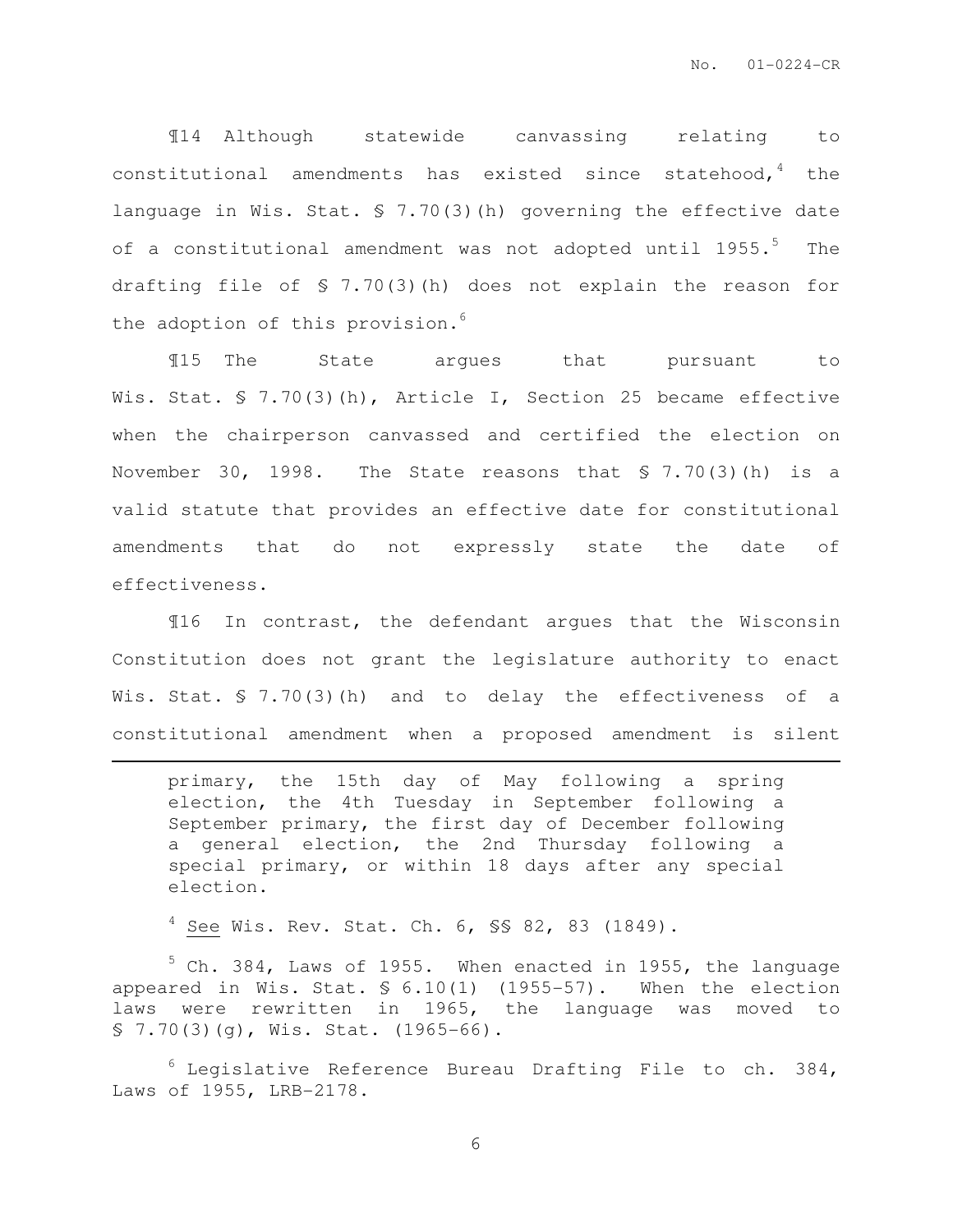about its effective date. The defendant interprets Article XII, Section 1 of the Wisconsin Constitution to mean that a constitutional amendment becomes effective when a majority of the electors adopts the amendment. According to the defendant, the vote of the electors is the last necessary act to make a constitutional amendment effective.

¶17 Records of the Wisconsin constitutional conventions in 1846 and 1847-48 reflect little debate about the procedure for amending the constitution and are not helpful in determining the effective date of a constitutional amendment.

¶18 The parties rely on Wisconsin cases to support their respective positions, but no case directly decides the issue presented here. In The Attorney General ex rel. Bashford v. Barstow, 4 Wis. 567 (1855), two gubernatorial candidates asserted a right to the office of governor. One candidate asserted his right based on having received the "highest number of votes" in the general election as provided in Article V, Section 3 of the Wisconsin Constitution.<sup>7</sup> The other candidate asserted his right based on having been issued a certificate as the winner by the board of canvassers. This court held that the right to office is based on the highest number of votes cast by the electors, not the certification by the board of canvassers. The court reasoned that the board of canvassers possessed a

 $\overline{a}$ 

 $7$  "The persons respectively having the highest number of votes . . . shall be elected . . . . " Wis. Const. art.  $V$ , § 3.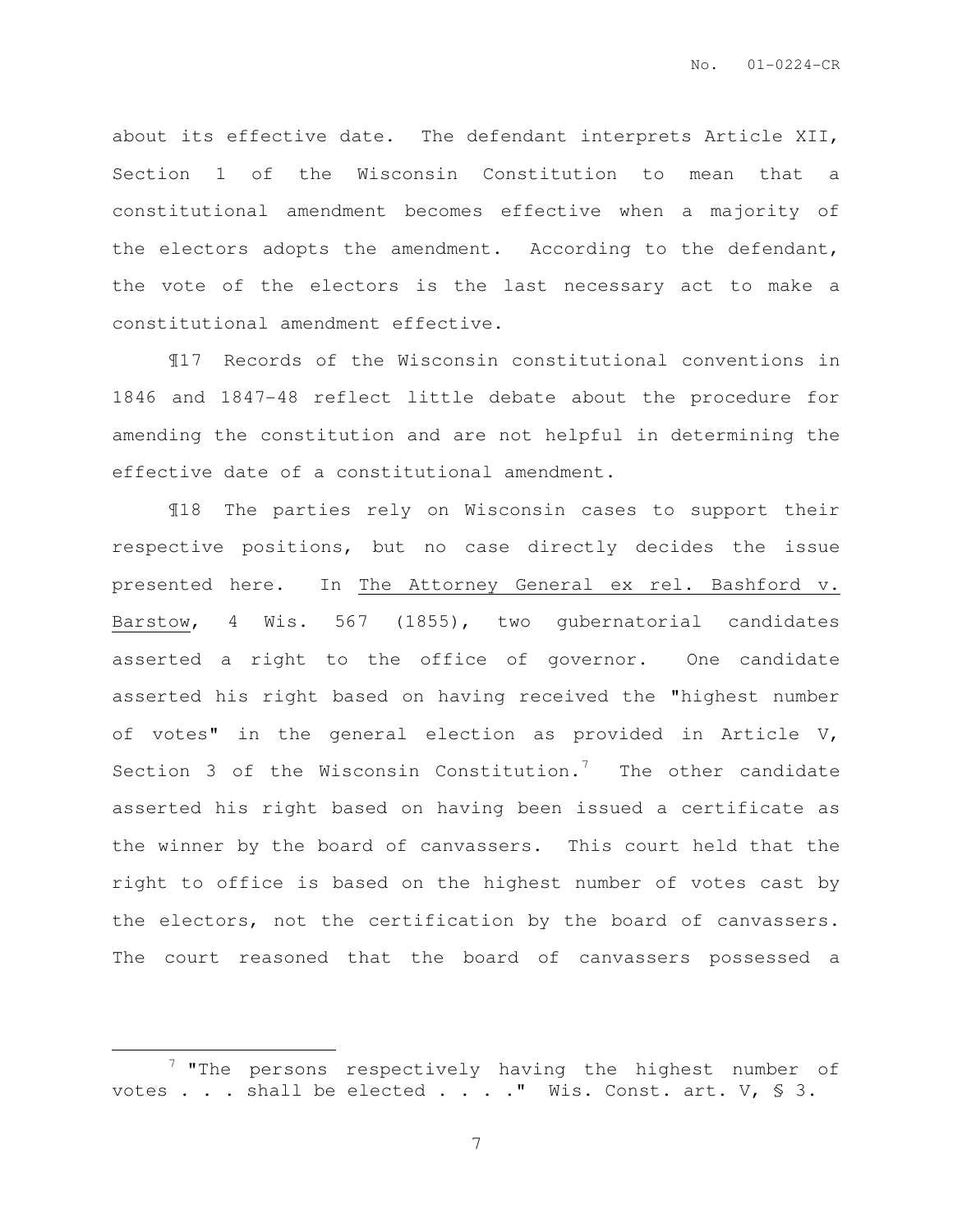strictly ministerial<sup>8</sup> duty created by the legislature, which may not supersede the state constitution's dictate that an election is determined by the candidate receiving the most votes.<sup>9</sup>

¶19 Although Barstow established that the vote of the electors determines the right to an office, Barstow does not answer the question of when that right becomes effective and thus does not answer the question before the court in the present case.

¶20 In State ex rel. Hudd v. Timme, 54 Wis. 318, 326-32, 11 N.W. 785 (1882), this court held that a state constitutional amendment creating a biennial legislature was not effective immediately upon adoption because, as a practical matter, the amendment could not be effective until new legislative elections occurred. The Hudd court did not address the question posed in the present case regarding when a constitutional amendment that requires no subsequent implementing action takes effect.

¶21 The issue of the effective date of a constitutional amendment arose in 1955. The joint resolution proposing a constitutional amendment stated that the amendment was to become effective on May 1, 1955. The text of the proposed amendment that appeared before the electors at the election failed, however, to include the delayed effective date of May 1, 1955.

 $\overline{a}$ 

 $8$  The Attorney General ex rel. Bashford v. Barstow, 4 Wis. 567, 775 (1855).

 $9$  Id. at 825.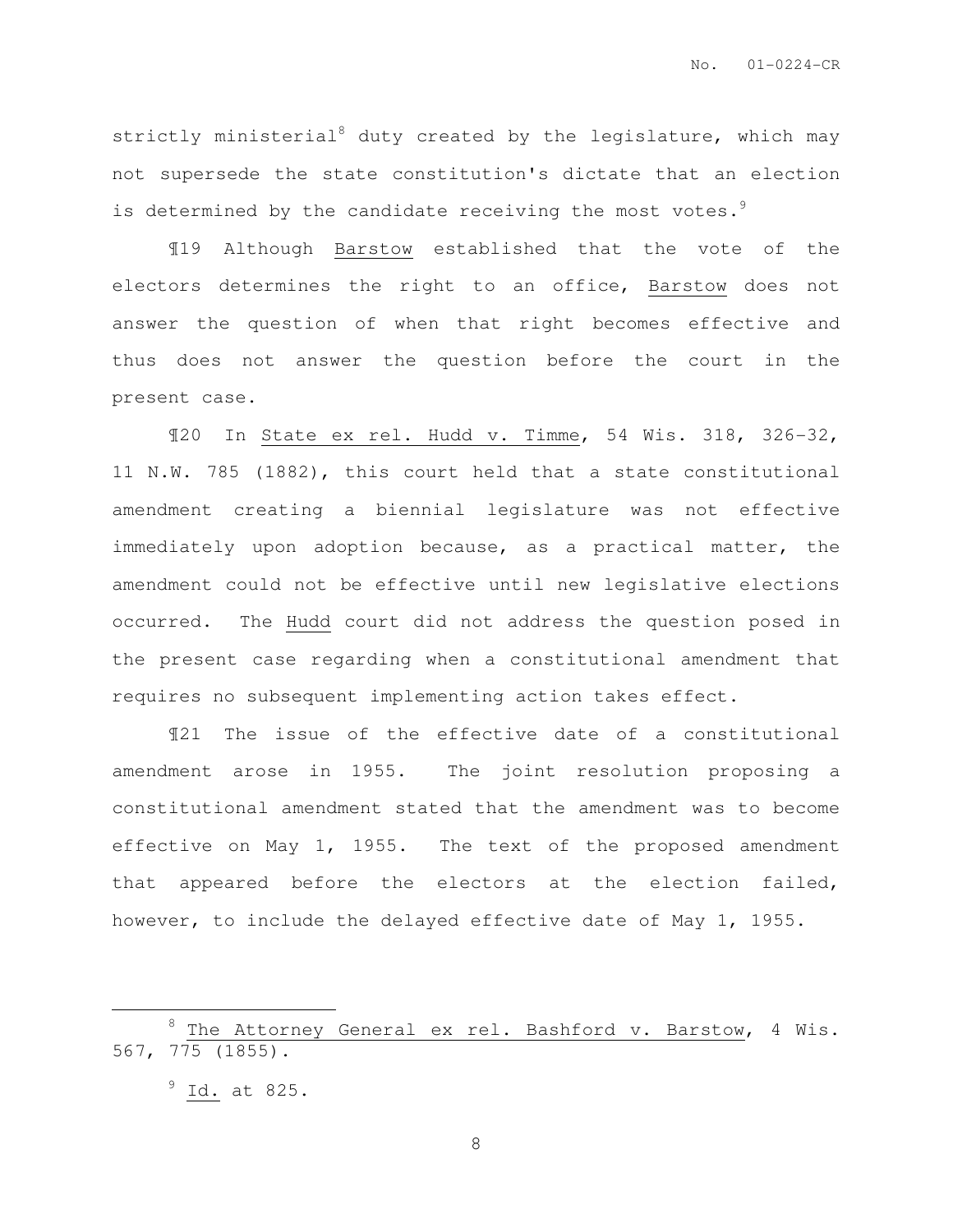¶22 The electors ratified the proposed amendment on April 5, 1955. The board of canvassers certified the results of the election on April 18, 1955. Both an Opinion of the Attorney General<sup>10</sup> and a decision of this court, State ex rel. Thomson  $v$ . Peoples State Bank, 272 Wis. 614, 76 N.W.2d 370 (1956), found it unnecessary, however, to resolve the issue of whether the 1955 amendment went into effect on April 5 or April 18.<sup>11</sup>

 $\overline{a}$ 

It could be argued with some force here, that the amendment here involved took effect on April 18, 1955, when pursuant to the provisions of sec. 6.71(7), Stats., the state board of canvassers certified the vote and made the determination that such amendment was adopted by a majority of the electors voting thereon. . . . On the other hand, there are indications in some of the cases that language respecting amendments like that in our art. XII, sec. 1, means just what it says, namely, that an amendment comes into existence immediately upon the casting of the majority vote, and therefore there is no power in the legislature or anyone else to provide for effectiveness at any other time. However it is not necessary at this time to resolve that question, as the question here is not whether this amendment went into effect upon the majority vote on April 5, 1955, or not until the certification thereof on April 18, 1955.

44 Op. Att'y Gen. 108, 111-12 (1955).

 $11$  "The amendment went into effect and became a part of the constitution either on April 5, 1955, following the election, or on April 18, 1955, following the certification of the vote by the board of canvassers. It is unnecessary to determine which was the effective date of the amendment." State ex rel. Thomson v. Peoples State Bank, 272 Wis. 614, 625-26, 76 N.W.2d 370 (1956).

<sup>&</sup>lt;sup>10</sup> The Opinion of the Attorney General states: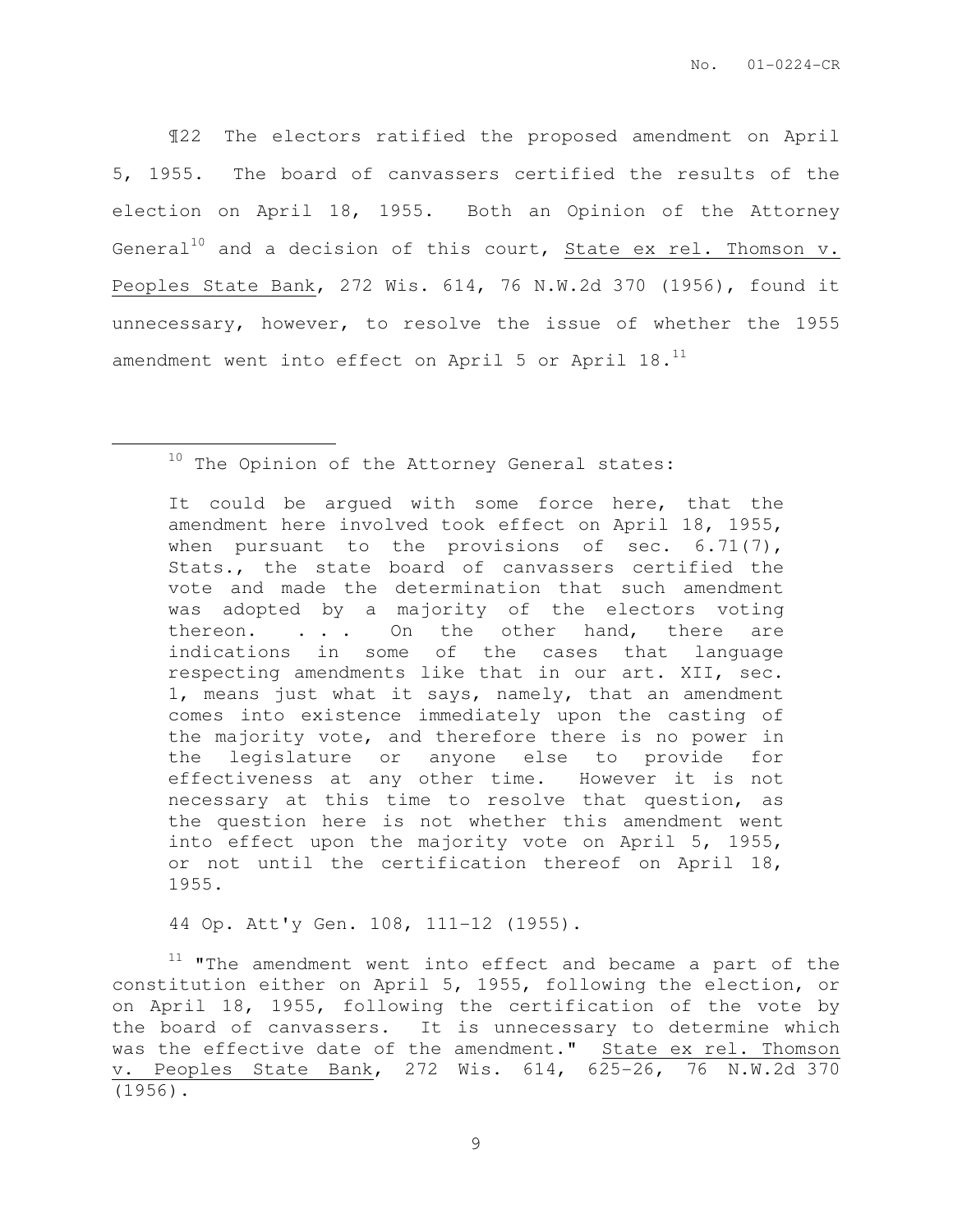¶23 The last Wisconsin case that the parties discuss is Kayden Industries, Inc. v. Murphy, 34 Wis. 2d 718, 150 N.W.2d 447 (1967). The Kayden case addressed the question of whether the state constitutional amendment itself legalized lotteries or whether the constitutional amendment merely permitted the legislature to enact legislation modifying Wisconsin case law that prohibited lotteries based on the language of the pre-amended constitution.

¶24 Kayden held that a substantive state constitutional amendment is self-executing and that subsequent legislative action is unnecessary to give effect to the amendment, unless the language of the amendment is ambiguous or legislative action is required. Kayden does not answer the question of when a constitutional amendment takes effect.

¶25 The issue posed in the present case is one of first impression in Wisconsin. The states that have considered the issue are divided. Several states with constitutions providing that constitutional amendments shall become part of the constitution if adopted by a majority of electors have determined that a proposed constitutional amendment becomes effective on the date the amendment is ratified by the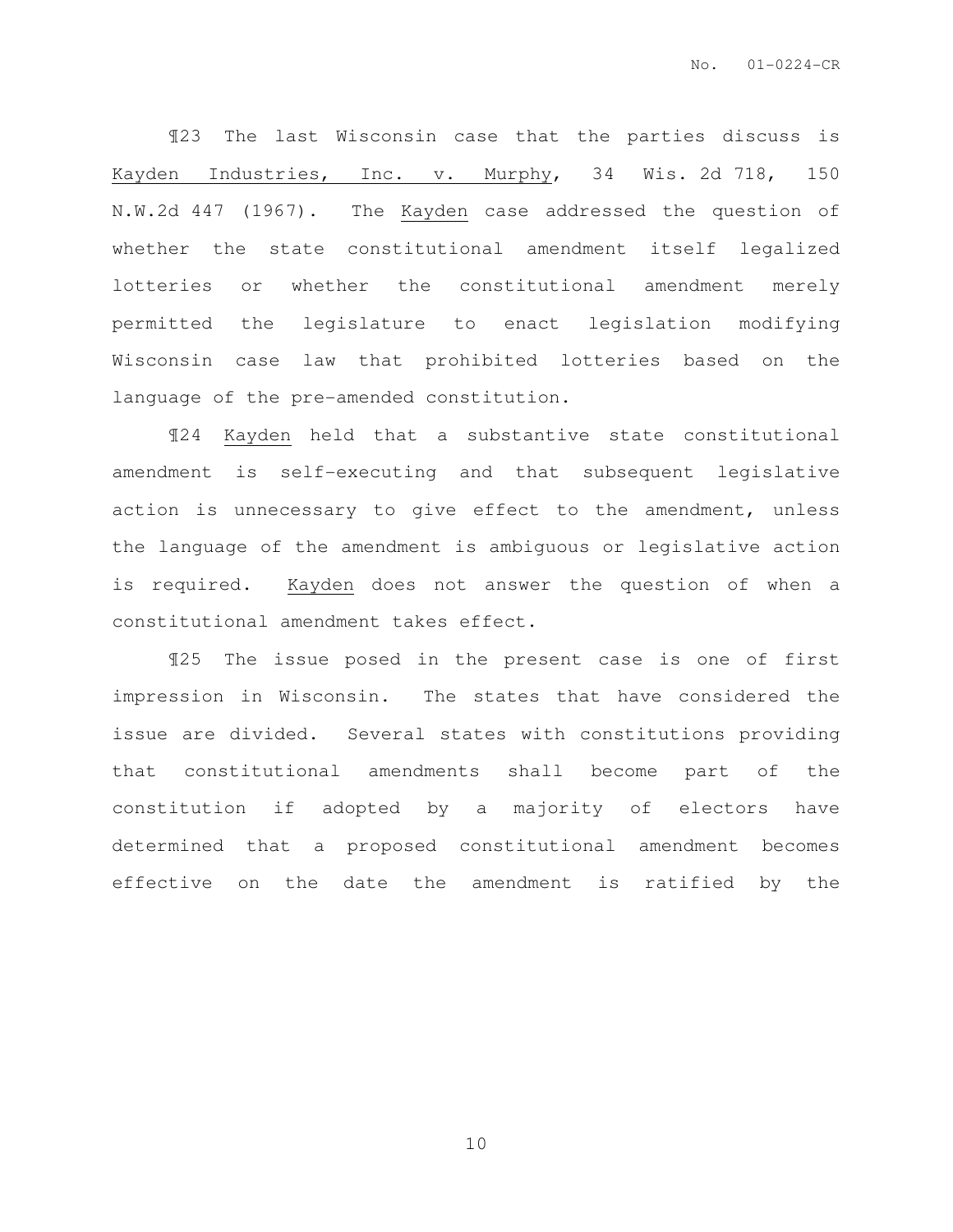electors.<sup>12</sup> Several other states have held that a proposed constitutional amendment does not take effect until the result

 $\overline{a}$ 

<sup>&</sup>lt;sup>12</sup> See, e.g<sub>.</sub>, Matheny v. Independence County, 227 S.W. 22 (Ark. 1925) (holding that state constitutional amendment granting rights sixty days from "approval and adoption" referred to sixty days from the election, not sixty days from governor's proclamation as provided for by statute); In re Advisory Opinion to the Governor, 16 So. 410 (Fla. 1895) (stating that language of state constitution mandates that state constitutional amendments become effective upon approval of a majority of voters); Whitcomb v. Young, 279 N.E.2d 566 (Ind. 1972) (holding that state constitutional amendment modifying term of office for state officials also elected in same election to be effective on date and time of closing of polls); Seneca Mining Co. v. Secretary of State, 47 N.W. 25 (Mich. 1890) (holding that state constitutional amendments take effect at time of their ratification by popular vote); State ex rel. O'Connell v. Duncan, 88 P.2d 73 (Mont. 1939) (holding that state constitution mandates that state constitutional amendments become effective upon approval of a majority of voters regardless of statutory provision stating "the amendment shall be in full force and effect as part of the constitution from and after the date of [governor's public] proclamation"); City of Euclid v. Heaton, 238 N.E.2d 790 (Ohio 1968) (holding that constitutional amendment effective on date of ratification by voters when no effective date listed in text of amendment on ballot despite delayed date for effectiveness appearing in text of legislature's joint resolution).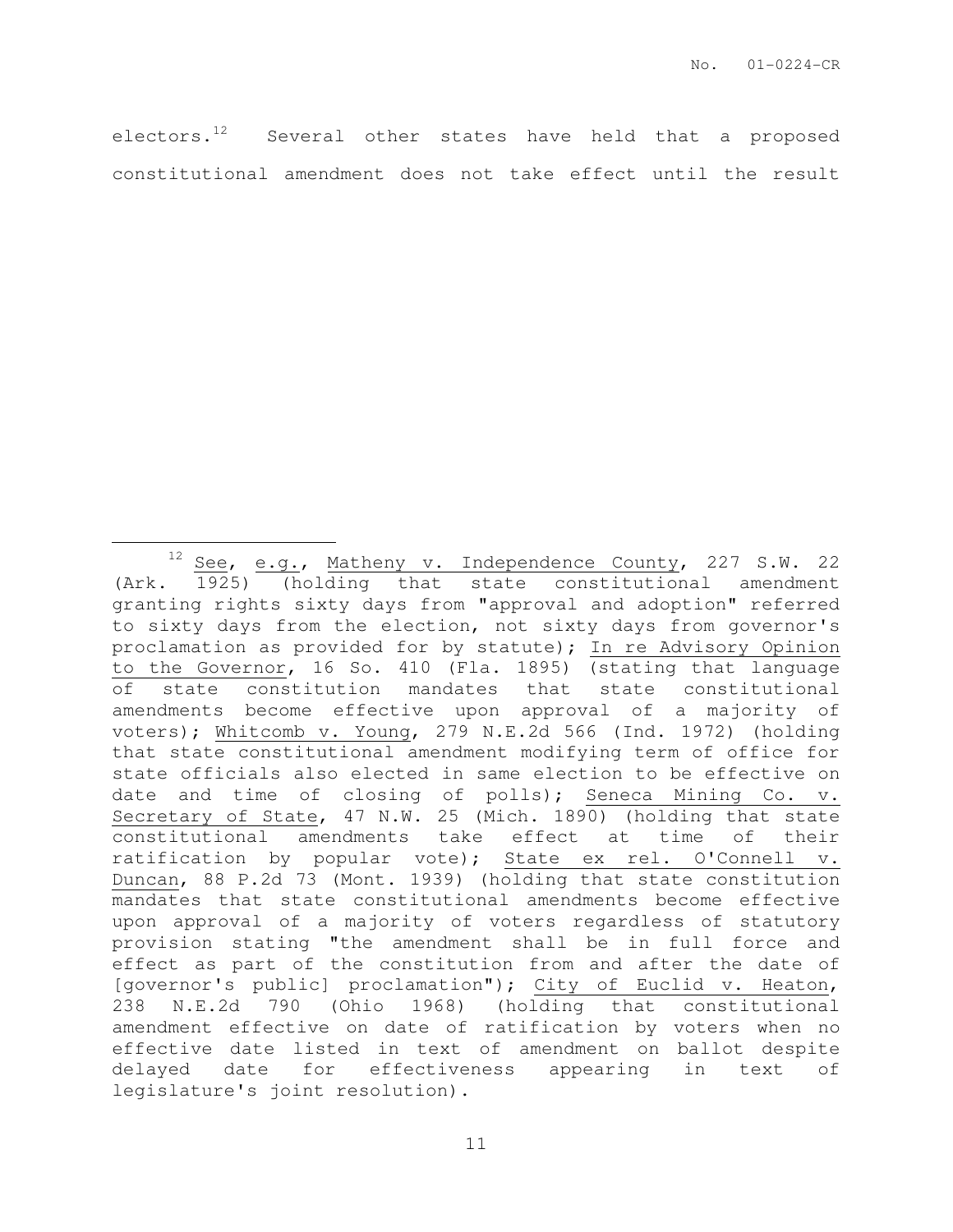of the election is determined by a canvass of the votes.<sup>13</sup> We are persuaded that unless a constitutional amendment provides otherwise, it takes effect upon the certification of a statewide canvass of the votes as provided in Wis. Stat. § 7.70(3)(h).

¶26 First, we conclude that the language of Article XII, Section 1 allows the legislature to adopt Wis. Stat. § 7.70(3)(h). Although Article XII, Section 1 can be read to mean that a constitutional amendment is effective on the date it is ratified by a vote of the people, this interpretation is not the only reasonable interpretation. The legislature has provided for the canvass of votes and the announcement of election results, including those on constitutional amendments, since the adoption of the Wisconsin constitution. The certification process following the ratification of a  $\overline{a}$ 

 $13$  See, e.g., Opinion of the Justices, 36 So.2d 499 (Ala. 1948) (stating proposed state constitutional amendment ratified by a majority of voters becomes effective upon the completion of mandatory statewide canvassing to determine voting results); Opinion of the Justices, 287 N.E.2d 910 (Mass. 1972) (stating ratified constitutional amendment becomes effective following completion of a final tabulation of the vote despite state constitutional language indicating a proposed constitutional amendment "shall become part of the constitution if approved . . . by a majority of the voters"); City of Duluth v. Duluth St. Ry. Co., 62 N.W. 267 (Minn. 1895) (holding ratified constitutional amendment did not become effective at least until the result was ascertained by the canvass of the vote); State v. Kyle, 65 S.W. 763 (Mo. 1901) (holding constitutional amendment takes effect upon the canvass of the vote and not before); Real v. People, 42 N.Y. 270, (N.Y. 1870) (holding ratified constitutional amendment not effective until the result of election is declared by canvassers); Torres v. State, 278 S.W.2d 853 (Tex. Crim. App. 1955) (holding that ratified constitutional amendment becomes effective upon date official canvass of voting returns showing amendment was adopted).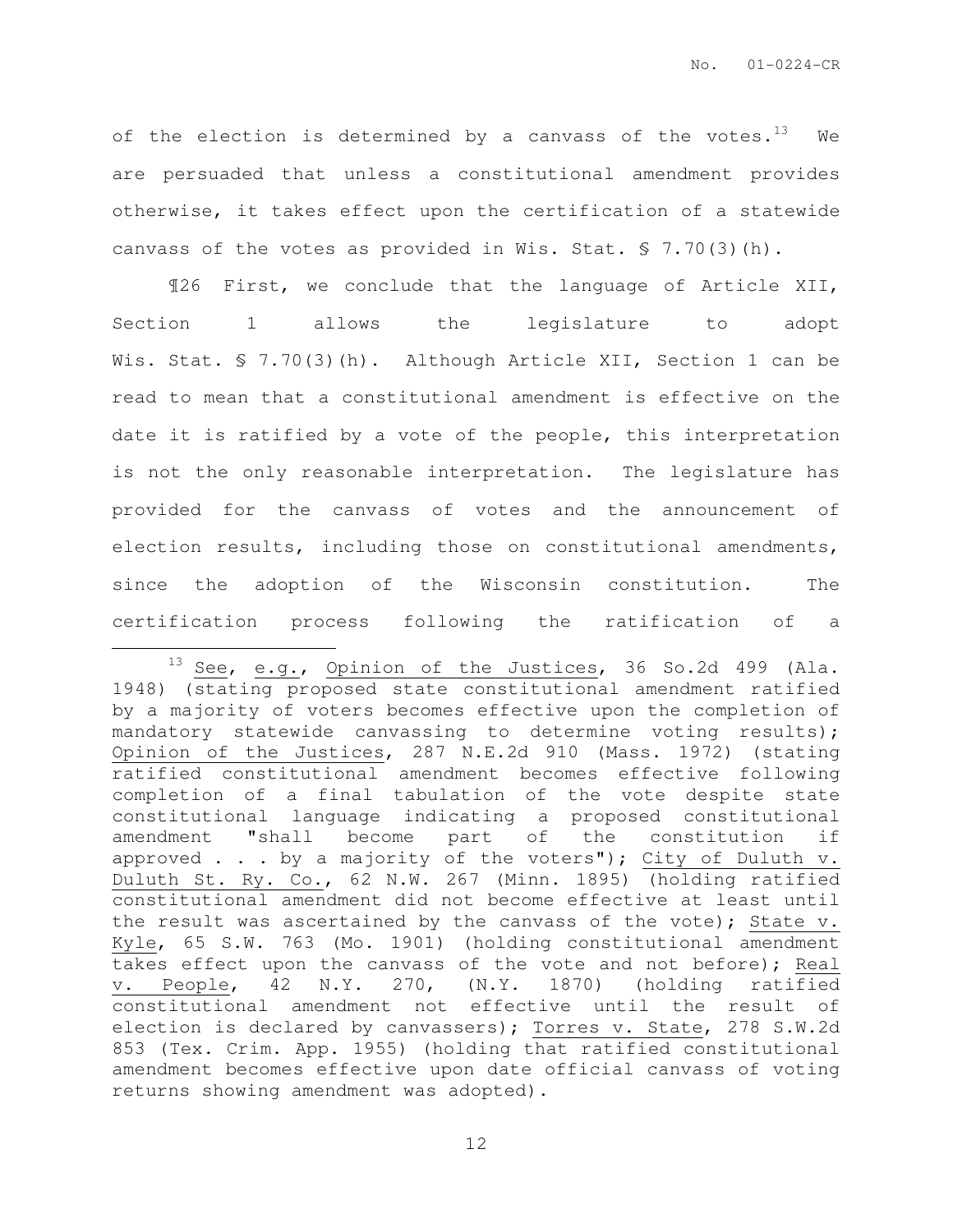constitutional amendment by the people may therefore be considered as part of the vote of the people and as an essential component of the voting process. $14$  Therefore, Article XII, Section 1 can reasonably be interpreted to mean that an amendment becomes effective when the last step of the voting process occurs, namely, the canvass.

¶27 Second, the state constitution gives the legislature broad powers for submitting the constitutional amendment to the people. Article XII, Section 1 provides: "It shall be the duty of the legislature to submit such proposed amendment or amendments to the people in such manner and at such time as the legislature shall prescribe." The manner of submitting the proposed amendment can be viewed as including the statutory mode and manner of tabulating the returns of the votes of the election. Other state courts have read language in their state

## $14$  The court in Real v. People stated:

 $\overline{a}$ 

The canvass of the votes cast by various boards of canvassers as required by law, and announcing the result and certifying the same as required by law, is as much a part of the election as the casting of the votes by the electors. The election is not deemed complete until the result is declared by the canvassers as required by law.

Real v. People, 42 N.Y. 270, 276 (N.Y. 1870). See also Opinion of the Justices, 287 N.E.2d 910, 912 (Mass.  $19\overline{72}$ ); Walter F. Dodd, The Revision and Amendment of State Constitutions, Vol. 1, 203 (1910).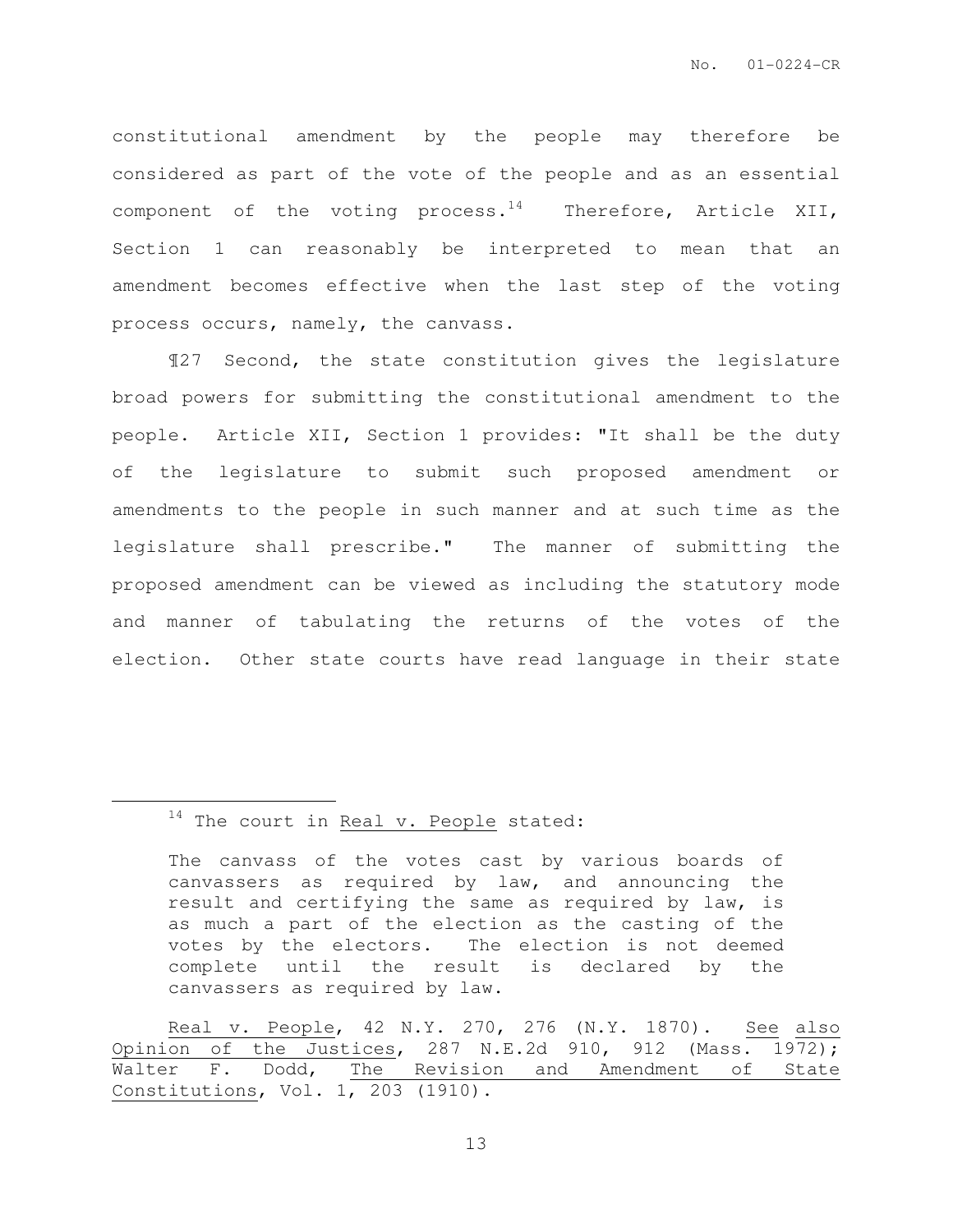constitutions that is similar to the language in the Wisconsin constitution in this way. $^{15}$ 

¶28 Third, as a practical matter a canvass of the vote upon an amendment is necessary to ascertain the result of the election.<sup>16</sup> Arguments favoring the effectiveness of state constitutional amendments at the time of voter ratification originated as an analogy to the effective dates of newly enacted statutes. Under the common law, statutes are effective immediately upon passage.<sup>17</sup> By analogy, the argument was made that constitutional amendments should also be effective immediately upon ratification.

¶29 This analogy is faulty. Upon passage of a statute into law, generally there is no question about the vote that propelled the drafted statute into law. However, in the case of popular votes, a certification process is necessary to assure the results of the vote. As Professor Dodd in his treatise, The Revision and Amendment of State Constitutions, explains: "Unless a constitution specifically provides otherwise, the better rule would seem to be that an amendment does not become

 $\overline{a}$ 

<sup>&</sup>lt;sup>15</sup> See, e.g., Kyle, 65 S.W. at 766; Duluth St. Ry. Co., 62 N.W. at 268.

<sup>&</sup>lt;sup>16</sup> See, e.g., Kyle, 65 S.W. 763. Dodd, The Revision and Amendment of State Constitutions, Vol. 1, at 203-04.

 $17$  Dodd, The Revision and Amendment of State Constitutions, Vol. 1, at 204.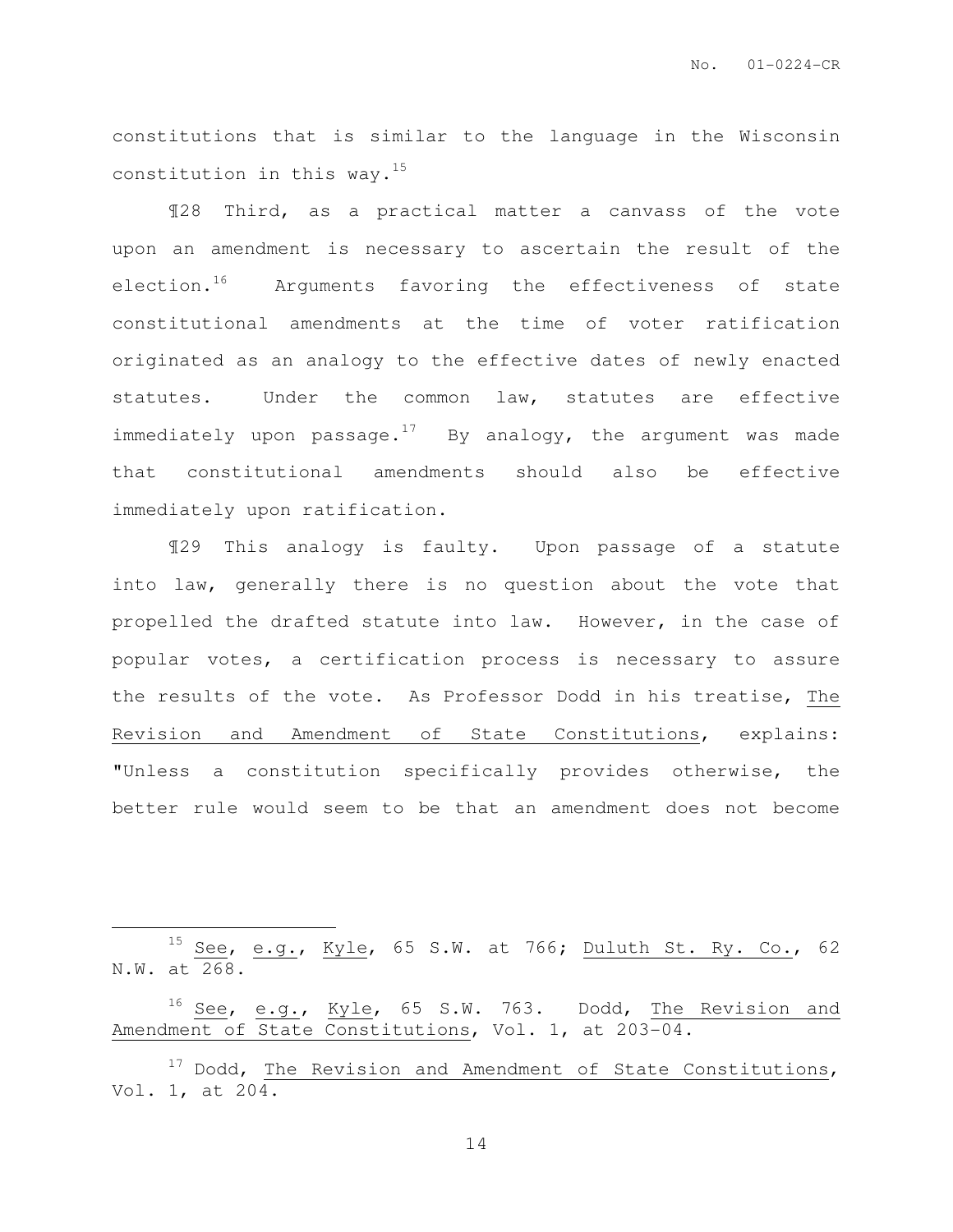effective in any case until the vote has been canvassed and the result announced."<sup>18</sup>

¶30 For these reasons we conclude that the legislature has the authority under Article XII, Section 1 of the Wisconsin Constitution to adopt reasonable election laws such as Wis. Stat. § 7.70(3)(h) to provide that state constitutional amendments are effective after canvass and certification. We further conclude that pursuant to § 7.70(3)(h), Article I, Section 25 was not in effect on November 6, 1998, when the offense was committed. Accordingly, the defendant's challenge to the constitutionality of § 941.23 fails, and his conviction is affirmed.

By the Court.—The judgment and order are affirmed.

 $\overline{a}$